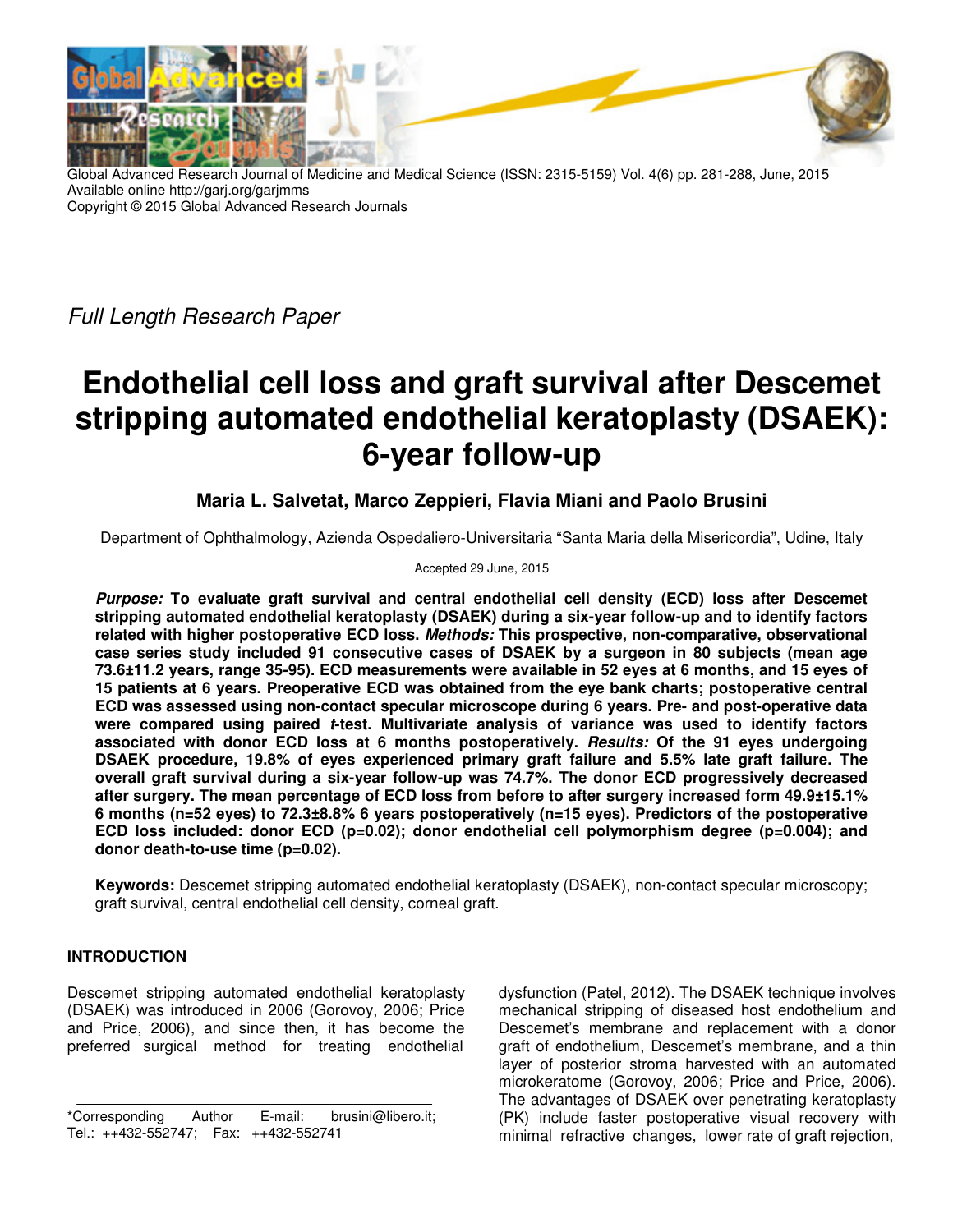limited damage to the corneal surface and innervation and better tectonic stability (Anshu et al., 2012; Mau, 2009).

Until now, the greatest concern with DSAEK had been the intra-operative endothelial damage, graft dislocation and early graft failure induced by endothelial injury (Price and Price, 2006; Koenig et al., 2007; Price and Price, 2008; Terry et al., 2008). Consistent with higher DSAEK donor tissue manipulation (Price and Price, 2008; Terry et al., 2008; Terry et al., 2007), the endothelial cell density (ECD) loss determined 6 months after DSAEK is substantially greater than that recorded after modern PK surgery (Price and Price, 2008; Terry et al., 2008; Busin et al., 2008), although the gap between the two techniques seems to reduce at 1 year after surgery (Price and Price, 2008; Terry et al., 2008; Bahar et al., 2008), and tends to disappear 2-3 years postoperativelty (Price and Price, 2008; Terry et al., 2008; Price and, Price, 2009; Price et al., 2013). There is limiting data in literature based on the long-term survival of the donor graft after DSAEK, however, recent studies have suggested that the rate of cell loss between 3 and 5 years remains lower with DSAEK than with PK, resulting in lower cumulative 5-year cell loss with DSAEK (Price et al., 2011; Ratanasit and Gorovoy, 2011).

The purpose of the present study was to evaluate the long-term survival of endothelial cells after DSAEK and to identify factors associated with higher postoperative ECD loss.

### **METHODS**

This prospective, non-comparative, observational case series study included 91 consecutive cases of DSAEK performed by a single surgeon in 80 consecutive subjects (mean age of 73.6±11.2 years, range 35-95) affected by corneal endothelial dysfunction. One eye was considered in 69 patients; both eyes were considered in 11 patients that underwent surgery for each eye at different time points (minimum period of 6 months between surgeries). The study was in compliance with the tenets of the Helsinki's Declaration, and informed consent was obtained from all participants prior to testing. The study was in compliance with the Institutional Review Boards (IRBs) and HIPAA requirements, and was approved by the IRB of the Azienda Ospedaliero-Universitaria "S. Maria della Misericordia", Udine, Italy. Inclusion criteria were: good image quality with non-contact specular microscopy (NCSM); and willingness to provide informed written consent. Exclusion criteria included: insufficient NCSM image quality; postoperative follow-up less than 6 months.

All surgeries were performed by a single surgeon (PB) at the Department of Ophthalmology of the S. Maria della Misericordia Hospital, Udine, Italy, between September 2007 and October 2013, and they were the first surgical

DSAEK cases for the surgeon. Donor corneas in the form of a sclera-corneal button stored in organ culture at 31°C were provided by the "Fondazione Banca degli Occhi del Veneto" (Venezia-Mestre, Italy) Eye Bank.

DSAEK technique used in the present study has extensively been reported elsewhere (Price and Price, 2006). Briefly, the donor lamellar graft dissection was performed with a hand-driven microkeratome using the Moria automated lamellar therapeutic keratoplasty (ALTK) microkeratome (model Evolution 3E) equipped with a 350-micron-deep blade and associated artificial anterior chamber (Moria, Antony, France). After dissection, the anterior corneal cup was discarded. At the beginning of surgery, the posterior corneal lamellar tissue was transferred to a punching system and was punched from the endothelial side using an 8.5-mm Hanna punch trephine (Moria, Antony, France). The donor corneal lenticule remained resting on the donor punching block covered by Optisol solution until use. After a peribulbar anesthesia, a clear corneal temporal incision was made in the host with a 2.75-mm keratome. Two paracentesis were made at the 7- and 10-o'clock positions. A paracentesis was made 2 hours clockwise from the corneal incision to allow the positioning of an anterior chamber (AC) maintenance cannula. The host endothelium and the Descemet's membrane were scored in a circular pattern for a diameter of 8.5 mm, using a reverse-bent Price-Sinskey hook (Asico, Westmont, IL). The Descemet's membrane and the endothelium were stripped using a Sinskey hook and spread on the anterior surface of the recipient cornea to make sure a sufficient area had been removed. The clear corneal incision was widened to approximately 4.2 mm. The donor corneal lenticule was placed on a Busin-glide (Moria USA, Doylestown, Pennsylvania, USA) (endothelial side up) and inserted into the AC using the Price forceps. Unfolding and positioning of the donor lamella were performed using air inserted in the AC with a 30-gauge cannula. After the AC was filled with air for 7-10 minutes, a portion of the air was removed and replaced with balanced salt solution (BSS). The cornea was then massaged with a roller to help remove fluid from the graft interface. The corneal incisions were closed with 10-0 nylon sutures.

After surgery, all patients underwent patching overnight and were instructed to lie supine for at least 6 hours to help press the donor tissue up against the recipient cornea. Post-operative local therapy included 0.1% dexamethasone sodium phosphate and ofloxacin (Alcon Laboratories, Inc. Fort Worth, TX, USA) eye drops, which were administered 4 times daily for 1 week. The antibiotic drops were discontinued 1 week after surgery, and dexamethasone eye drops were tapered for 12 months in all groups.

Each participant underwent post-operative examinations at 6 months, 1, 2,3,4,5 and 6 years. The examination at follow-up included: complete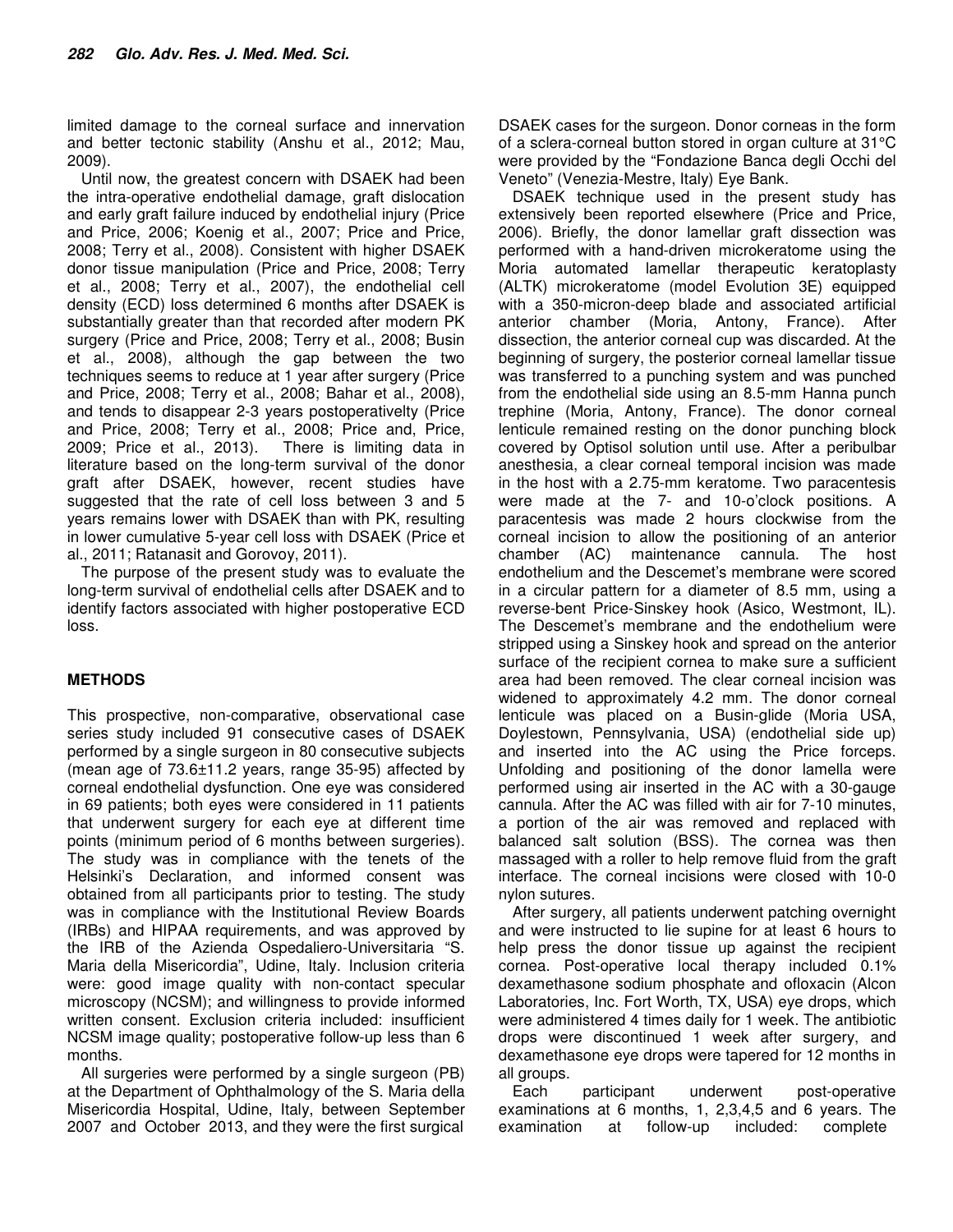**Table 1.** Pre-, intra-, and post-operative data of the recipient eyes.

| <b>Findings</b>                                        | <b>Total group</b> |      | <b>Subgroup</b> |      |
|--------------------------------------------------------|--------------------|------|-----------------|------|
|                                                        | $n=91$ eyes        | %    | $n=52$ eyes     | $\%$ |
| <b>Preoperative diagnosis</b>                          |                    |      |                 |      |
| Fuchs' endothelial dystrophy                           | 37                 | 40.7 | 27              | 51.9 |
| Pseudophakic bullous keratopathy                       | 25                 | 27.5 | 14              | 26.9 |
| Pseudophakic bullous with IOL in the AC                | 2                  | 2.2  | 0               | 0    |
| Aphakic bullous keratopathy                            |                    | 1.1  | 0               | 0    |
| Bullous keratopathy in phakic IOL in the AC            | 4                  | 4.4  | 3               | 5.8  |
| Endothelial dysfunction after recidivant keratouveitis |                    | 1.1  | 0               | 0    |
| Endothelial dysfunction after ocular trauma            | 2                  | 2.2  |                 | 1.9  |
| Endothelial dysfunction after glaucoma surgery         | 3                  | 3.3  |                 | 1.9  |
| <b>Failed DSAEK</b>                                    | 11                 | 12.1 | 5               | 9.6  |
| <b>Failed PK</b>                                       | 5                  | 5.5  |                 | 1.9  |
| <b>Preoperative lens status</b>                        |                    |      |                 |      |
| Phakic                                                 | 50                 | 54.9 | 28              | 53.8 |
| Pseudophakic                                           | 41                 | 45.1 | 24              | 46.2 |

ophthalmologic examination, including best corrected visual acuity (BCVA) evaluation, slit-lamp anterior segment examination by a corneal specialist (MLS, FM, PB), and fundus biomicroscopy with a 90-diopter lens; and ECD evaluation with a Tomey noncontact specular microscope (NCSM) EM-3000 (Tomey, Japan). In performing NCSM with the Tomey EM-3000, the subject was positioned on the chin and forehead rest, and asked to fixate on a red target. Upon proper alignment on the center of the cornea, a bright central specular image of the central CEL was obtained. The process was repeated if the endothelial image displayed on the monitor was not in focus. The device is equipped with an auto-focus, digital image capturing system and automated imageanalysis software for ECD and central corneal thickness (CCT) assessment. The optical magnification of the device is x190 and the display resolution is 1.14 µm. With regards to the data collection with this instrument, up to 300 cells per image are counted in a fixed area of 0.135 mm<sup>2</sup> (0.25 x 0.54 mm). A proprietary automated cell contour recognition algorithm based on contrast differences and area-based counting technique are used to asses ECD, with internal calibration for magnification.

The same ophthalmic technician performed all postoperative testing of patients, using the same specular microscope each time. The NCSM measurement was repeated 3 times, with a time interval of at least 5 minutes between measurements, and the mean of the three measurements was used for the analysis.

The pre-operative ECD data were obtained from the eye bank clinical chart using specular microscopy before cutting the tissue; post-cut specular microscopy was not performed. The eye bank usually images the donor endothelium within 1 to 2 days of the donor death and provide the donor ECD value and the degree of the donor endothelial cells polymorphism, ranging from 0 (absence

of polymorphism) to 2 (moderate polymorphism).

The main outcomes of the study were: 1) graft survival, and 2) postoperative ECD loss. Primary graft failure was defined as failure of the endothelium to function within 2 weeks post-operatively; late graft failure was defined as a gradual decompensation of the endothelium, with irreversible loss of optical clarity and visual acuity for a minimum of 3 consecutive months, which may manifest months to years after surgery (Thompson et al., 2003).

Pre- and post-operative data were compared using the paired *t*-test; inter-groups comparisons were performed using the unpaired *t*-test. The Bonferroni correction was used for multiple comparisons. Multivariate analysis of variance was used to identify the pre-, intra- and postoperative variables associated with postoperative donor ECD loss. The statistical analysis was performed using SPSS 20.0 (Chicago, IL) and the Minitab Statistical Software. Statistical significance was defined as p<0.05.

#### **RESULTS**

The pre-, intra-, and post-operative data of the 91 recipient eyes are listed in Table 1. Of the 91 eyes: 7 eyes (7.7%) were lacking data for all follow-up examinations; 18 eyes (19.8%) experienced primary graft failure; and, 14 eyes (15.4%) had unanalyzable endothelial NCSM images despite clear grafts. Complete ECD measurements during a six-year follow-up were available in a subgroup of 52 eyes of 46 patients (mean age of 73.1±10.2 years, range 42-89 years, male/female=17/29). Out of these 52 eyes, 5 eyes experienced late graft failure during the follow-up, occurring between 12 and 36 months after surgery. The overall graft survival during a six-year follow-up was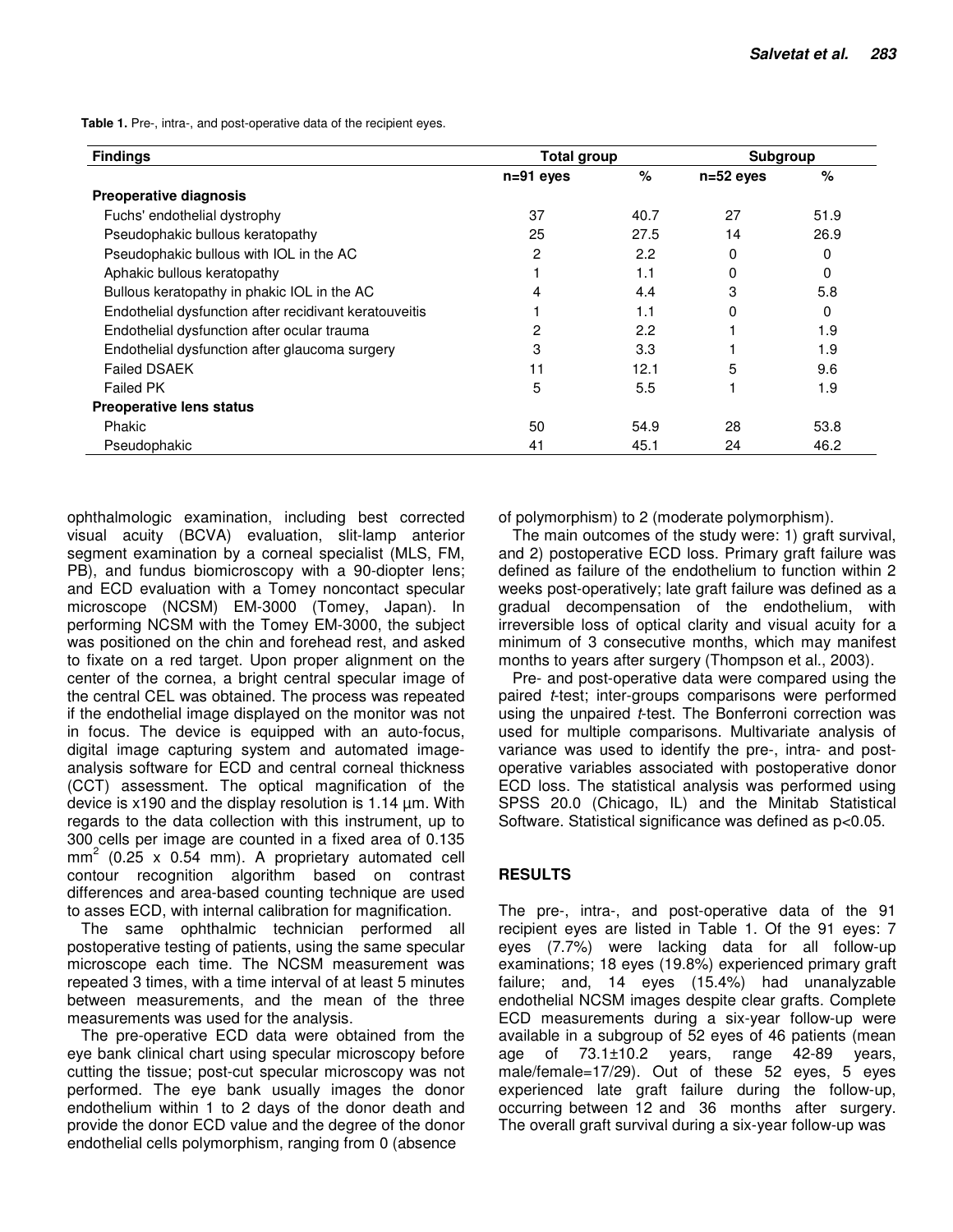Table 1 continue

| <b>Associated ocular phatologies</b>              |                |      |                |             |
|---------------------------------------------------|----------------|------|----------------|-------------|
| Senile cataract                                   | 44             | 48.4 | 20             | 38.5        |
| Primary or secondary glaucoma                     | 20             | 22.0 | 11             | 21.2        |
| Filtering bleb after trabeculectomy               | 10             | 11.0 | $\overline{c}$ | 3.8         |
| Age-related macular degeneration                  | 11             | 12.1 | 8              | 15.4        |
| Keratoconjunctivitis sicca                        | $\overline{7}$ | 7.7  | 5              | 9.6         |
| Degenerative myopia                               | 7              | 7.7  | 4              | 7.7         |
| Cystoid macular oedema                            | 3              | 3.3  | 2              | 3.8         |
| Macular pucker                                    | 2              | 2.2  | 0              | 0           |
| Amblyopia                                         | 2              | 2.2  | 2              | 3.8         |
| Aphakia                                           | 1              | 1.1  | 0              | 0           |
| Keratoconus                                       | 1              | 1.1  | 1              | 1.9         |
| Post-herpetic leucoma                             | 1              | 1.1  | 1              | 1.9         |
| Irido-corneal sinechiae                           | 1              | 1.1  | 0              | 0           |
| <b>Surgical procedures</b>                        |                |      |                |             |
| <b>DSAEK</b>                                      | 51             | 56.0 | 24             | 46.2        |
| DSAEK + cataract phacoemulsification + IOL        | 24             | 26.4 | 20             | 38.5        |
| DSAEK + phakic IOL extraction                     | 4              | 4.4  | 3              | 5.8         |
| DSAEK donor lenticule replacement                 | 11             | 1.1  | 5              | 9.6         |
| DSAEK + scleral fixation IOL                      | 1              | 1.1  | 0              | 0           |
| Introperative complications                       |                |      |                |             |
| Donor tissue perforation                          | 1              | 1.1  | 0              | 0           |
| <b>Postoperative complications</b>                |                |      |                |             |
| Ocular hypertension                               | 24             | 26.4 | 13             | 25.0        |
| Angle-closure glaucoma                            | 3              | 3.3  | 2              | 3.8         |
| Chronic epitheliopathy                            | 9              | 9.9  | 5              | 9.6         |
| Lenticule peripheral wrinkles                     | 7              | 7.7  | 6              | 11.5        |
| Interfacies opacities                             | 7              | 7.7  | 6              | 11.5        |
| Donor lenticule abscess                           | 1              | 1.1  | 0              | 0           |
| Partial graft decentration                        | 6              | 6.6  | 3              | 5.8         |
| Partial peripheral graft detachment               | 4              | 4.4  | 2              | 3.8         |
| Total graft detachment                            | 11             | 12.1 | 6              | 11.5        |
| Without donor reposition after rebubbling         | 5              | 5.5  | 0              | 0           |
| With donor reposition after rebubbling            | 6              | 6.6  | 6              | 11.5        |
| Graft rejection                                   | 4              | 4.4  | 3              | 5.8         |
| Primary graft failure                             | 18             | 19.8 | 0              | 0           |
| With donor detachment persistent after rebubbling | 5              | 5.5  | 0              | 0           |
| Without donor detachment                          | 13             | 14.3 | 0              | $\mathbf 0$ |
| Late graft failure                                | 5              | 5.5  | 5              | 5.5         |
| After graft rejection episode                     | 1              | 1.1  | 1              | 1.9         |
| In absence of documented graft rejection          | 4              | 4.4  | 4              | 7.7         |
| Postoperative surgical procedures                 |                |      |                |             |
| Successfull rebubbling with donor reposition      | 6              | 6.6  | 6              | 11.5        |
| Unsuccessfull rebubbling without donor reposition | 5              | 5.5  | 0              | 0           |
| Regrafted with DSAEK                              | 12             | 13.2 | 4              | 7.7         |
| Regrafted with PK                                 | 8              | 8.8  | 1              | 1.9         |

IOL=intraocular lens; AC=anterior chamber; DSAEK=Descemet's stripping automated keratoplasty; PK=penetrating keratoplasty.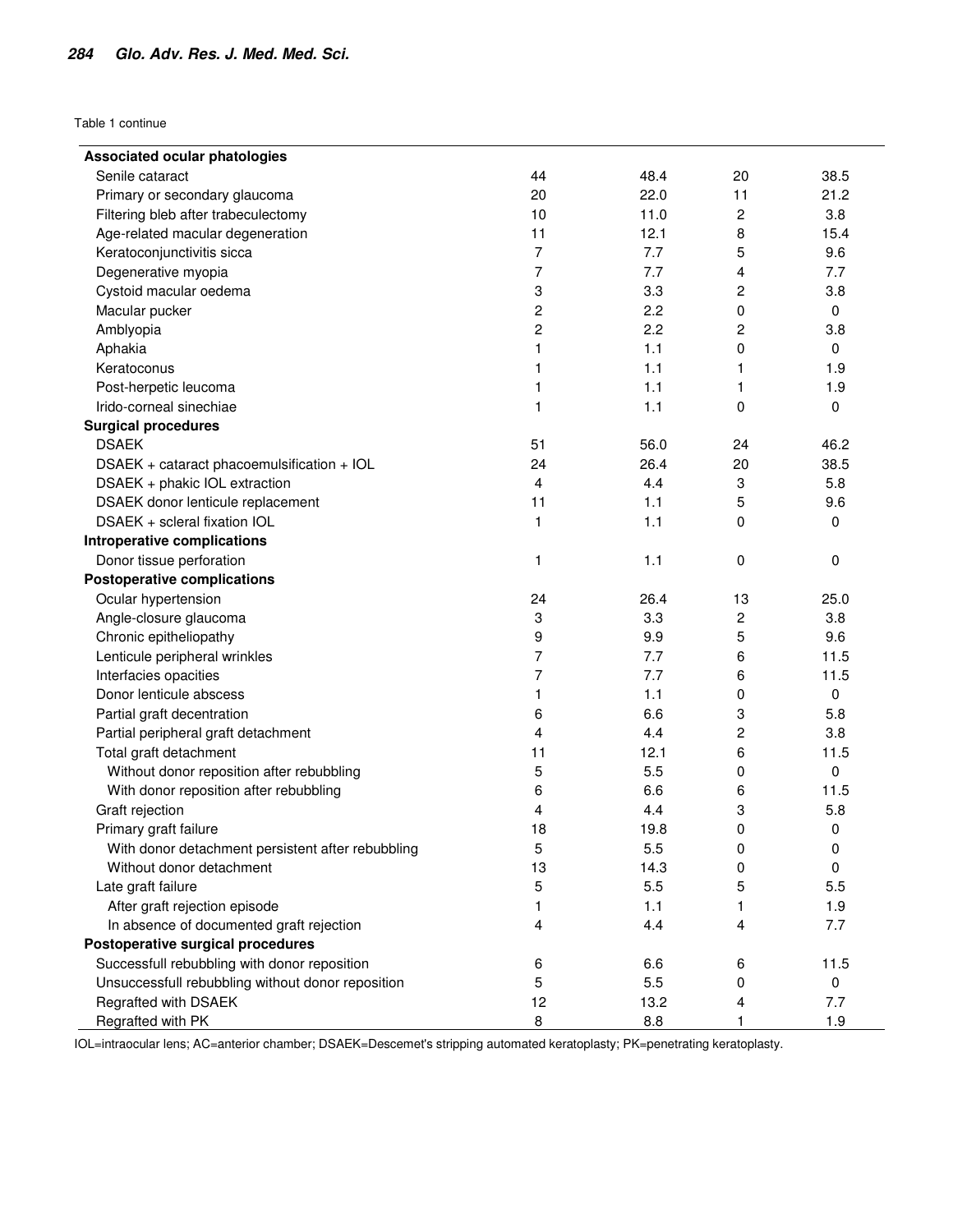**Table 2.** Donor Variables (52 donor leticules)

| <b>Variables</b>                         | mean $±$ SD (range)      |
|------------------------------------------|--------------------------|
| Donor age (years)                        | $62.0 \pm 9.6$ (38 - 74) |
| Donor sex (M/F)                          | 40/12                    |
| Donor death-to-preservation time (hours) | $11.5 \pm 6.5$ (2 - 25)  |
| Donor death-to-use time (days)           | $17.1 \pm 5.7$ (6 - 32)  |
| Donor tissue quality (score)             | $0.75 \pm 0.68$ (0 - 2)  |
|                                          |                          |

SD= standard deviation; M=male; F=female

**Table 3.** Pre- and post-operative endothelial cell density (ECD) and ECD loss in comparison with pre-operative data.

|                  | <b>ECD</b>              | <b>ECD loss</b> |
|------------------|-------------------------|-----------------|
|                  | (cell/mm <sup>2</sup> ) | (%)             |
|                  | mean $±$ SD             | mean $±$ SD     |
| (n. of eyes)     | 95% CI                  | 95% CI          |
| pre-operatively  | $2562.2 \pm 152.4$      |                 |
| $(n=52)$         | 2300 - 2800             |                 |
| 6 months post-op | 1239.9 ± 406.7          | $49.9 \pm 15.1$ |
| $(n=52)$         | 590.8 - 1952.4          | 27.6 - 78.1     |
| 1 year post-op   | $1223.8 \pm 430.8$      | $50.6 \pm 15.5$ |
| $(n=51)$         | 583.8 - 1963.3          | $29.0 - 77.6$   |
| 2 years post-op  | $1086.2 \pm 367.3$      | $55.3 \pm 13.1$ |
| $(n=45)$         | 558.7 - 1742.2          | $34.7 - 79.1$   |
| 3 years post-op  | $1023.2 \pm 357.9$      | $57.8 \pm 12.4$ |
| $(n=37)$         | 525.8 - 1574.7          | $42.7 - 79.4$   |
| 4 years post-op  | $844.3 \pm 333.4$       | $64.6 \pm 12.3$ |
| $(n=30)$         | 552.7 - 1505.3          | $45.1 - 80.6$   |
| 5 years post-op  | $700.8 \pm 196.4$       | $69.9 \pm 9.4$  |
| $(n=21)$         | 494.3 - 976.8           | $61.7 - 81.2$   |
| 6 years post-op  | 641.5 ± 187.6           | $72.3 \pm 8.8$  |
| (n=15)           | 507.8 - 833             | $69.3 - 80.9$   |

 $SD = standard deviation: CI = Confidence Interval$ 

74.7%. The recipient variables of these 52 eyes and the donor variables and are reported in Tables 1 and 2, respectively.

Compared with the pre-operative data, the mean ECD significantly decreased 6 months after surgery (p=0.0001) (Table 3). ECD tended to reduce progressively postoperatively, which appeared to be statistically significant between 1 and 2 years (p=0.007), between 3 and 4 years  $(p=0.019)$  and between 4 and 5 years  $(p=0.016)$ . The ECD loss progressively increased postoperatively (Table 3). The increase was significant between 1 and 2 years (p=0.008), between 3 and 4 years (p=0.018) and between 4 and 5 years  $(p=0.017)$ .

When the first group of consecutive 45 cases were compared with the later group of 46 consecutive cases,

both the rate of primary graft failure (20% vs 17.4%) and the ECD loss at all time points were not statistically different (chi-square test=0.67; unpaired t-test >0.05; data not shown).

Table 4 shows the independent variables used in the multiple stepwise linear regression analysis versus the postoperative ECD loss considered as dependent variable at the different follow-up time points. At 6 months post-operatively, the statistically significant variables included: donor ECD (inverse relationship, p=0.02, adjusted  $R^2$ =0.23); donor endothelial polymorphism degree (p=0.004, adjusted  $R^2$ =0.36); and donor death-touse time (p=0.02, adjusted  $R^2=0.12$ ). The relationship amongst dependent and independent variables at 1-6 years after surgery were not statistically significant.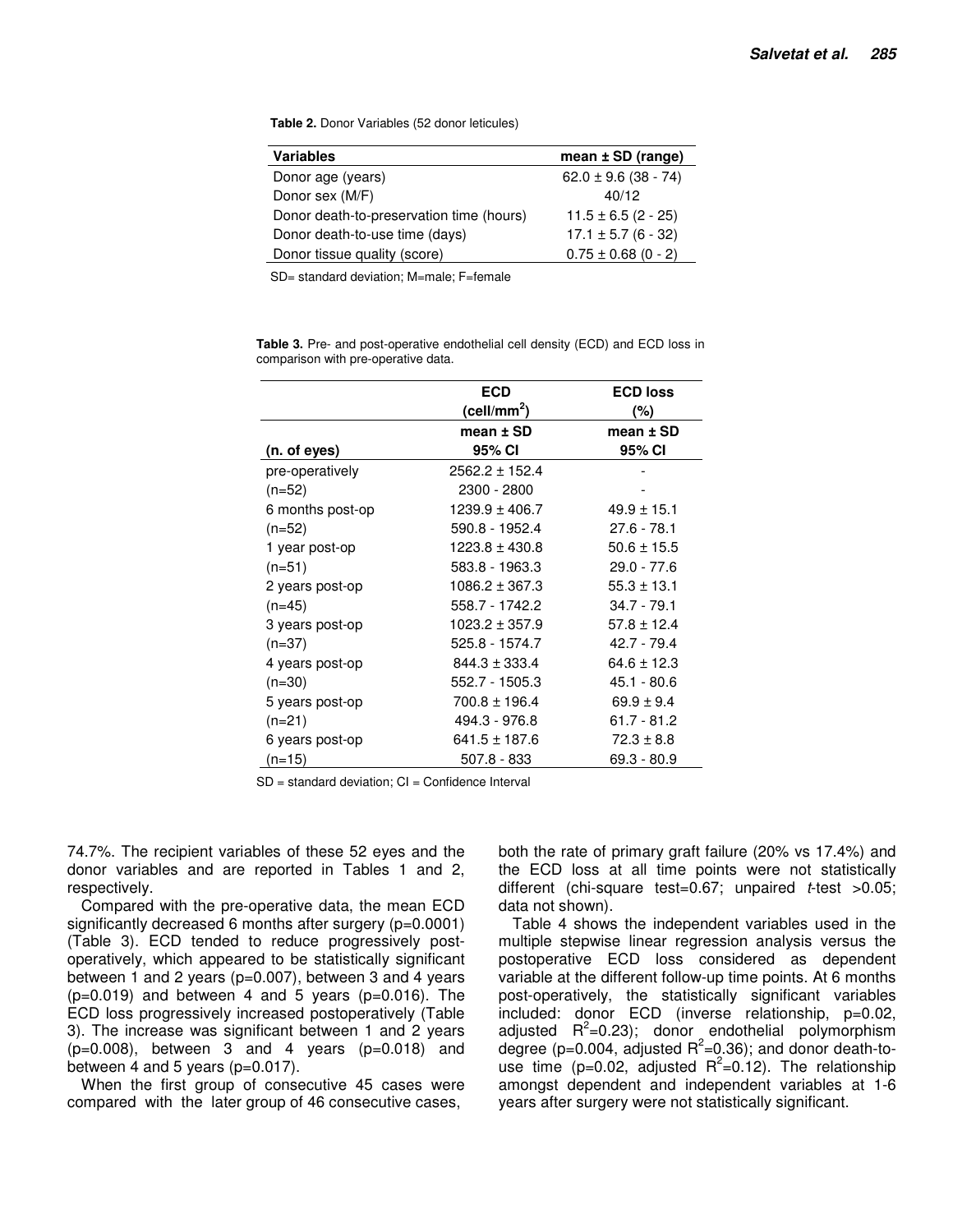**Table 4.** Independent variables used in the multiple stepwise linear regression analysis versus the postoperative recipient ECD loss

Donor age (years) Donor endothelial cell density (cells/mm<sup>2</sup>) Donor death-to-preservation time (hours) Donor death-to-use time (days) Donor endothelial quality (3 quality scores) Recipient age (years) Recipient endothelial dysfunction type (7 types) Recipient lens status (2 types) Combined surgical procedure (yes/no) Postoperative ocular hypertension (yes/no) Graft decentration (yes/no) Partial peripheral graft detachment (yes/no) Graft dislocation (requiring air bubble injection)(yes/no) Graft rejection (yes/no)

ECD=endothelial cell density

#### **CONCLUSIONS**

The ECD of the normal cornea declines with age at a rate of approximately 0.6% per year, which is mainly due to the limited or non- proliferative capacity of the normal adult human corneal endothelial cells (Bourne et al., 1997). The physiological ECD loss is greatly accelerated after penetrating or endothelial keratoplasty (Price and Price, 2008; Terry et al., 2008; Bahar et al., 2008) and can impact graft survival, considering that the postoperative corneal clarity of the donor graft is dependent on the integrity and number of healthy endothelial cells, which should be at least 400 cells/ $mm<sup>2</sup>$  (Bourne, 2001). The loss of endothelial cells after PK or DSAEK mainly occurs immediately after surgery, however, continues for numerous years after transplantation. The ECD decline rate tends to increase after graft, suggesting that the host ocular environment may also compromise long-term endothelial cell survival after initial surgical insult of the anterior segment. The exact cause of post-operative cell loss is unknown, however, has been attributed to several factors which include: donor or preservation factors; surgical stress; cellular redistribution and interactions between the donor and the recipient; chronic subclinical immune rejection; persistent low-grade inflammation; accelerated cellular aging; and, glaucoma (Bourne, 2001).

The endothelial cell loss has been shown to be higher after DSAEK than after PK (Price and Price, 2008; Terry et al., 2008; Busin et al., 2008), in the early postoperative period, as expected considering the higher manipulation of the donor lenticule during DSAEK surgery (Price and Price, 2008; Terry et al., 2008; Terry et al., 2007). This difference between the two techniques, however, seems to disappear in time (Price and Price, 2008; Terry et al., 2008; Price and, Price, 2009; Price et al., 2013; Price et al., 2011; Ratanasit and Gorovoy, 2011). The limited quality of the donor graft and/or insult during DSAEK surgery can result in low postoperative ECD count, primary graft failure or donor detachment, considering that a functioning endothelial pump is necessary to promote the adherence with the recipient stroma (Terry et al., 2008).

Of the 91 eyes undergoing DSAEK procedure in the present study, 19.8% of eyes experienced primary graft failure, 5.5% late graft failure and 12.1% donor detachment, 54.5% of which were successfully treated with a rebubbling procedure. The overall graft survival was 74.7% during a six-year follow-up.

The donor dislocation rate in our cohort (12.1%) was comparable to the mean reported rate of 14% after DSAEK, however, there is a large variation amongst studies in literature (Price and Price, 2006; Koenig et al., 2007; Bahar et al., 2008; Koenig and Covert, 2007). The primary graft failure rate in our study (19.8%) appeared higher than that reported by other authors, which ranges from approximately 3 to 12% (Koenig et al., 2007; Bahar et al., 2008; Koenig and Covert, 2007).

The post-DSAEK mean ECD loss found in our study was approximately 50% at 6 months; it significantly and progressively increased postoperatively, reaching 72% at 6 years post-operatively. At this time point, approximately half of the donor lenticules experienced a cell loss of ≥84%, and were found to have an ECD <663 cells/mm<sup>2</sup>. The ECD loss reported in our cohort was comparable (Price and Price, 2006; Koenig et al., 2007) or higher (Gorovoy, 2006; Price and Price, 2008; Terry et al., 2008; Busin et al., 2008; Terry et al., 2011; Ang et al., 2012) than that reported by previous authors. Our results, however, are in disagreement with other studies (Price and Price, 2008; Terry et al., 2008), showing that the bulk of ECD loss after DSAEK appeared at the first post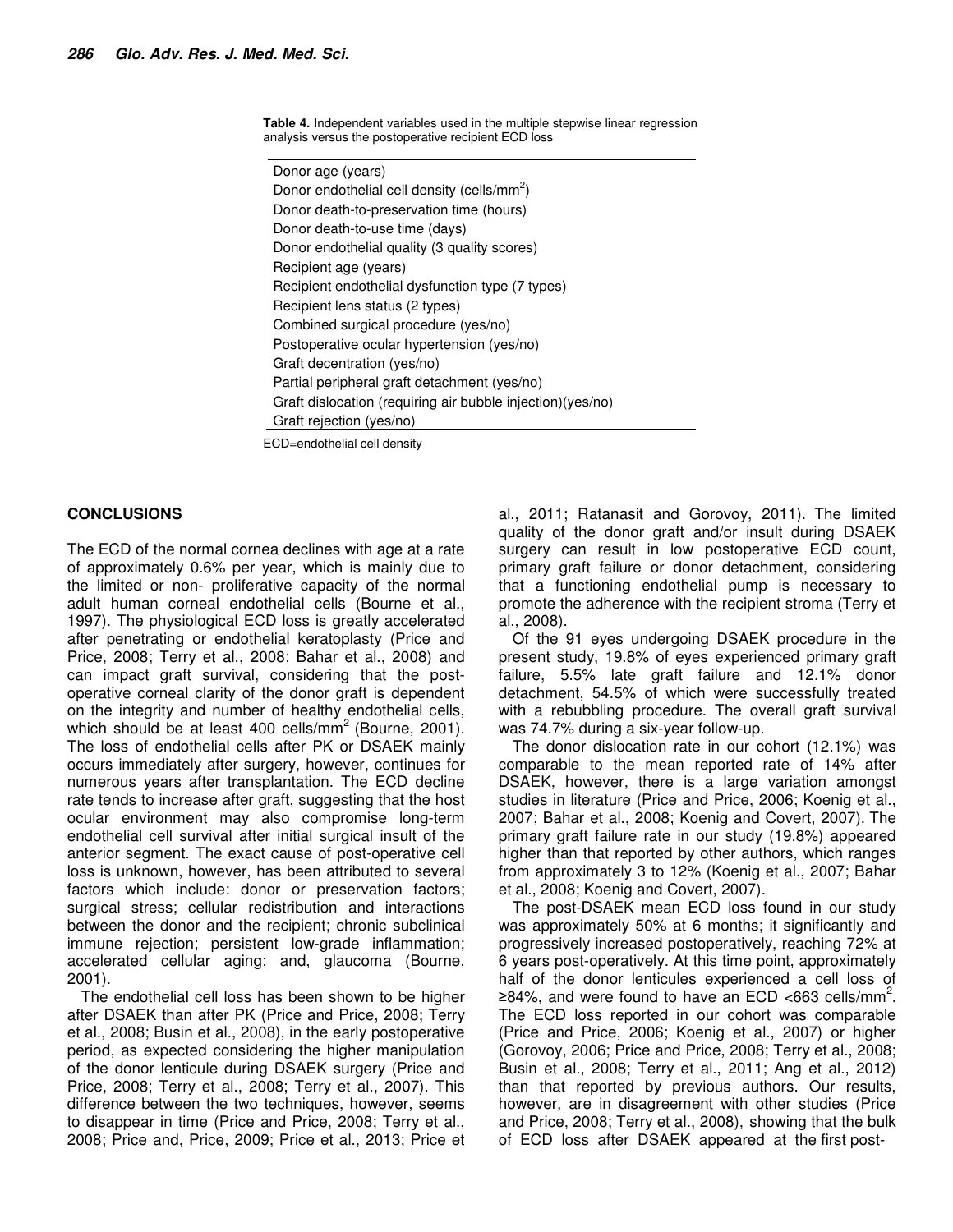operative examination typically after 6 months, with minimal subsequent increase at the second follow-up at 1 year, considering that the ECD loss in our patients appeared to increase progressively during the follow-up.

The amount of ECD loss after DSAEK reported in the literature is very different in the various studies; moreover, there are only a few studies currently available that report long-term follow-ups. The mean post-DSAEK ECD loss reported in literature varies, and ranges from: 20% to 50% at 6 months (Koenig et al., 2007; Terry et al., 2008; Busin et al., 2008; Terry et al., 2011). 23% to 36% at 1 year (Price and Price, 2008; Terry et al., 2008; Terry et al., 2007; Busin et al., 2008; Bahar et al., 2008; Price et al., 2013; Terry et al., 2011; Ang et al., 2012); 26% to 41% at 2 years (Price and Price, 2008; Terry et al., 2007; Busin et al., 2008; Price et al., 2013; Terry et al., 2011; Ang et al., 2012); 39% to 48% at 3 years (Price et al., 2013; Ang et al., 2012); and, 51% to 53% at 5 years after surgery (Price et al., 2011; Ratanasit and Gorovoy, 2011).

Several factors have been associated with the rate of primary graft failure, donor detachment and postoperative ECD, including: donor age (Price and Price, 2008); type and duration of the donor tissue storage (Rose et al., 2008); donor preoperative count (Price and Price, 2008; Price et al., 2011) and size (Busin et al., 2008); recipient endothelial dysfunction type (Terry et al., 2008; Price et al., 2013; Price et al., 2011); surgeon experience; donor preparation; incision size (Terry et al., 2008; Price et al., 2013); forceps or injectors type, insertion and unfolding technique (Patel, 2012; Busin et al., 2008; Price and Price, 2006); combined surgical procedure (Terry et al., 2008); graft edge morphology; recipient bed morphology; duration of exposure to air; postoperative elevated IOP; and, technique used to evaluate the pre- and postoperative ECD. Moreover, in cases of graft dislocation, a re-bubbling procedure is normally required, which may reduce the ECD of the donor graft and increase the risk of late endothelial failure (Price and Price, 2008).

The high rate of primary graft failure and postoperative ECD loss found in our study when compared to others reported in literature could theoretically be due to several variables, which include: donor tissue characteristics; recipients inclusion criteria; and, surgical experience. The mean pre-operative ECD in our series ranged from 2300 to 2900 cells/mm<sup>2</sup>, which was significantly lower than that required by other surgeons (Hesham and Schultze, 2015). Eyes with pre-existing ocular pathologies that could potentially influence the endothelial cells survival and are known to cause significant ECD loss were not excluded from our analysis; these conditions include glaucoma, filtering blebs, IOL in the anterior chamber, or eyes with dislocation or rejection events. The experience of the surgeon could have deeply influenced our results, considering that our series included the initial learning curve period. The absence of significant differences for

the rate of primary graft failure and the ECD loss between the first 45 cases and the next 46 cases could be related to the limiting number of patients included in the our study. A prospective study is currently underway to calculate the primary failure rate and 6-months ECD loss in DSAEK cases done by the same surgeon after this series of cohort.

The only predictors of amount of postoperative ECD loss found in our study were donor factors: ECD; donor endothelial polymorphism degree; and the donor deathto-use time. The adjusted  $R^2$  values reported in our analysis indicate that a significant percentage of variance in the postoperative ECD loss (approximately 36%) can be attributed to donor variables. Intrinsic biological and physiological recipient factors and surgical technique seem to influence graft ECD less than the evaluated preoperative donor tissue characteristics. It is important to note that the donor characteristics were associated with the postoperative ECD loss only at 6 months postoperatively. These data suggest that the host ocular environment may play an important role in the donor endothelial cell survival rate in the late part of the followup. The relationship between donor characteristics and postoperative ECD is not fully understood yet. The relationship between baseline donor ECD and postoperative ECD loss was found to be significant by some authors (Price and Price, 2008; Price et al., 2011), yet not significant by others (Hesham and Schultze, 2015; Terry et al., 2008). The influence of storage time reported in literature is variable; some found this factor to be significant (Rose et al., 2008), while others not (Price and Price, 2008; Terry et al., 2011; Hesham and Schultze, 2015; Terry et al., 2008). The association between donor characteristics and increased endothelial cell loss needs further clarification, in order to support the value of donor-specific requests to ensure higher donor ECD survival, especially considering the small cohort of patients included in our analysis.

Our study adds to current literature in this field, especially considering the data based on the long-term results of DSAEK surgery performed by a single surgeon with a single surgical technique. There are, however, several limitations to our study. The case series was limited in number, and the initial learning curve period of the surgeon was included. Our exclusion criteria were not stringent, thus recipient characteristics that could negatively influence postoperative ECD survival were included in the study. It is important to note that any study based on the assessment of ECD loss pre- and postoperatively may include data that may not necessarily reflect a true numerical decrease due to several confounding factors, including: the different counting methods used in the eye bank and postoperative clinical setting; observer bias that may influence and vary with every counting method; the different part of the cornea used to obtain the ECD, etc.

In conclusion, we found the ECD loss to be substantial